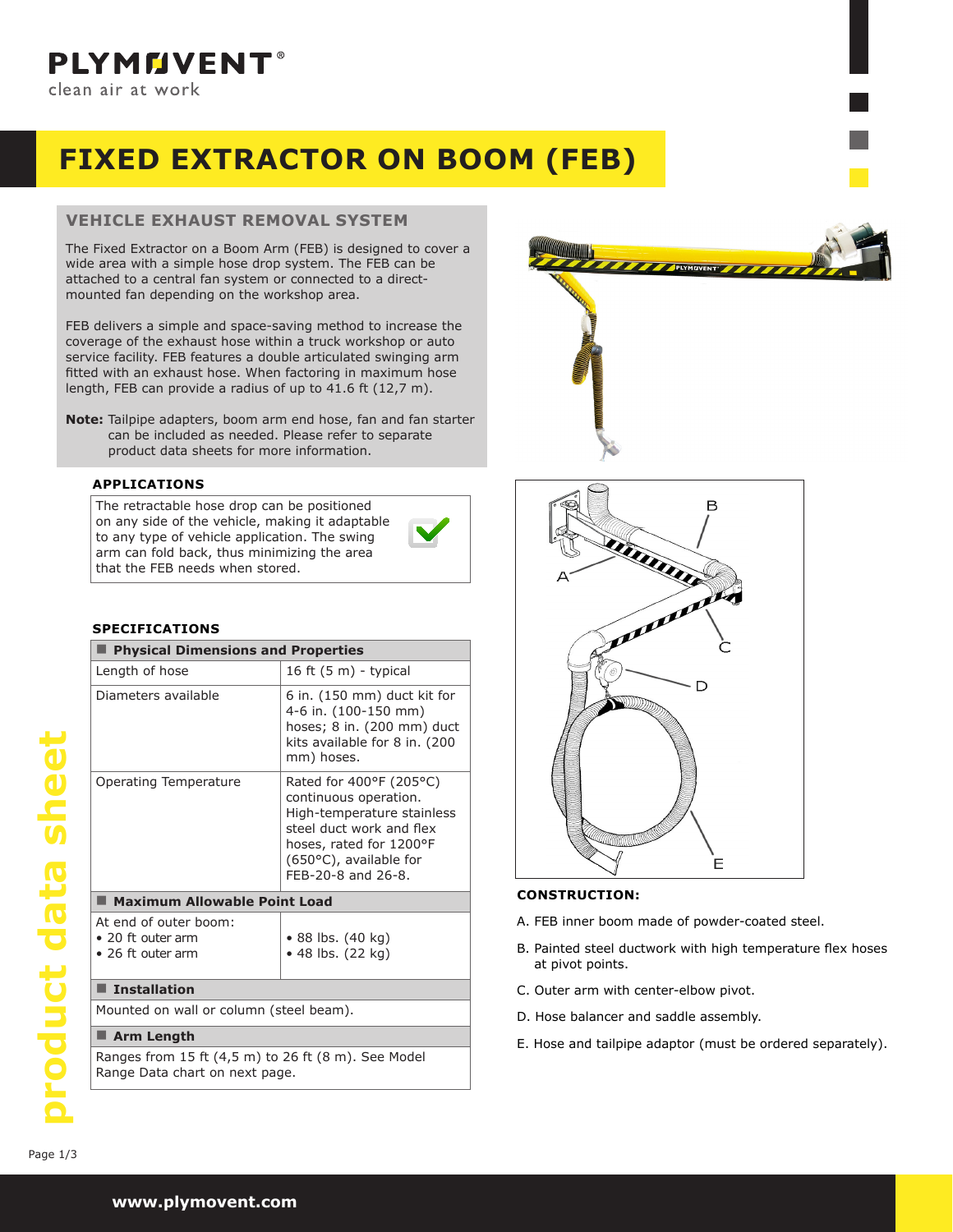**PLYMMVENT®** clean air at work

## **MODEL RANGE DATA**

| Prod.no. | Arm<br>Length   | <b>Hose</b><br><b>Diameter</b> | Weight             |
|----------|-----------------|--------------------------------|--------------------|
| FEB-10-4 | 10 ft $(3 m)$   | 4 in. (100 mm)                 | 93 lbs (42,2 kg)   |
| FEB-10-5 | 10 ft $(3 m)$   | 5 in. (125 mm)                 | 95 lbs (43,2 kg)   |
| FEB-10-6 | 10 ft $(3 m)$   | 6 in. (150 mm)                 | 97 lbs (44,2 kg)   |
| FEB-15-4 | 15 ft (4,5 m)   | 4 in. (100 mm)                 | 124 lbs (56,4 kg)  |
| FEB-15-5 | 15 ft $(4,5 m)$ | 5 in. (125 mm)                 | 126 lbs (57,4 kg)  |
| FEB-15-6 | 15 ft (4,5 m)   | 6 in. (150 mm)                 | 128 lbs (58,4 kg)  |
| FEB-20-4 | 20 ft $(6 m)$   | 4 in. (100 mm)                 | 183 lbs (83,2 kg)  |
| FEB-20-5 | 20 ft $(6 m)$   | 5 in. (125 mm)                 | 185 lbs (84,2 kg)  |
| FEB-20-6 | 20 ft $(6 m)$   | 6 in. (150 mm)                 | 187 lbs (85,2 kg)  |
| FEB-20-8 | 20 ft $(6 m)$   | 8 in. (200 mm)                 | 189 lbs (85,7 kg)  |
| FEB-26-4 | 26 ft $(8 m)$   | 4 in. (100 mm)                 | 249 lbs (113,4 kg) |
| FEB-26-5 | 26 ft $(8 m)$   | 5 in. (125 mm)                 | 252 lbs (114,4 kg) |
| FEB-26-6 | 26 ft (8 m)     | 6 in. (150 mm)                 | 249 lbs (113,4 kg) |
| FEB-26-8 | 26 ft $(8 m)$   | 8 in. (200 mm)                 | 252 lbs (114,4 kg) |

- Note: For airflow volume recommendations, refer to the **Airflow Volume: General Guidelines** table on the next page.
- Note: Global Plymovent literature may list boom assemblies in metric nomenclature. For example, the FEB-4,5-150 product number is the metric equivalent of the US/Canadian FEB-15-6 model noted here.

#### **DIMENSION DATA**



Note: Recommended mounting elevation above the finish floor (AFF) should be determined for each application. Total hose reach will vary based on mounting elevation and length of end hose. Designer must confirm that the BRL or BRC-450 recoil balancer can lift and recoil the hose weight and length required.

| in. $(mm)$ | in. $(mm)$ | in. $(mm)$ | in. $(mm)$ | in. (n |
|------------|------------|------------|------------|--------|
| 98 (2500)  | 80 (2000)  | 177 (4500) | See Note   | See N  |
|            |            |            |            |        |

|                       | in. $(mm)$ | in. $(mm)$ | in. $(mm)$ | in. $(mm)$ | in. $(mm)$ |
|-----------------------|------------|------------|------------|------------|------------|
| FEB-15 (4-6 in. hose) | 98 (2500)  | 80 (2000)  | 177 (4500) | See Note   | See Note   |
| FEB-20 (4-8 in. hose) | 138 (3500) | 98 (2500)  | 236 (6000) | See Note   | See Note   |
| FEB-26 (4-8 in. hose) | 177 (4500) | 138 (3500) | 315 (8000) | See Note   | See Note   |
|                       |            |            |            |            |            |